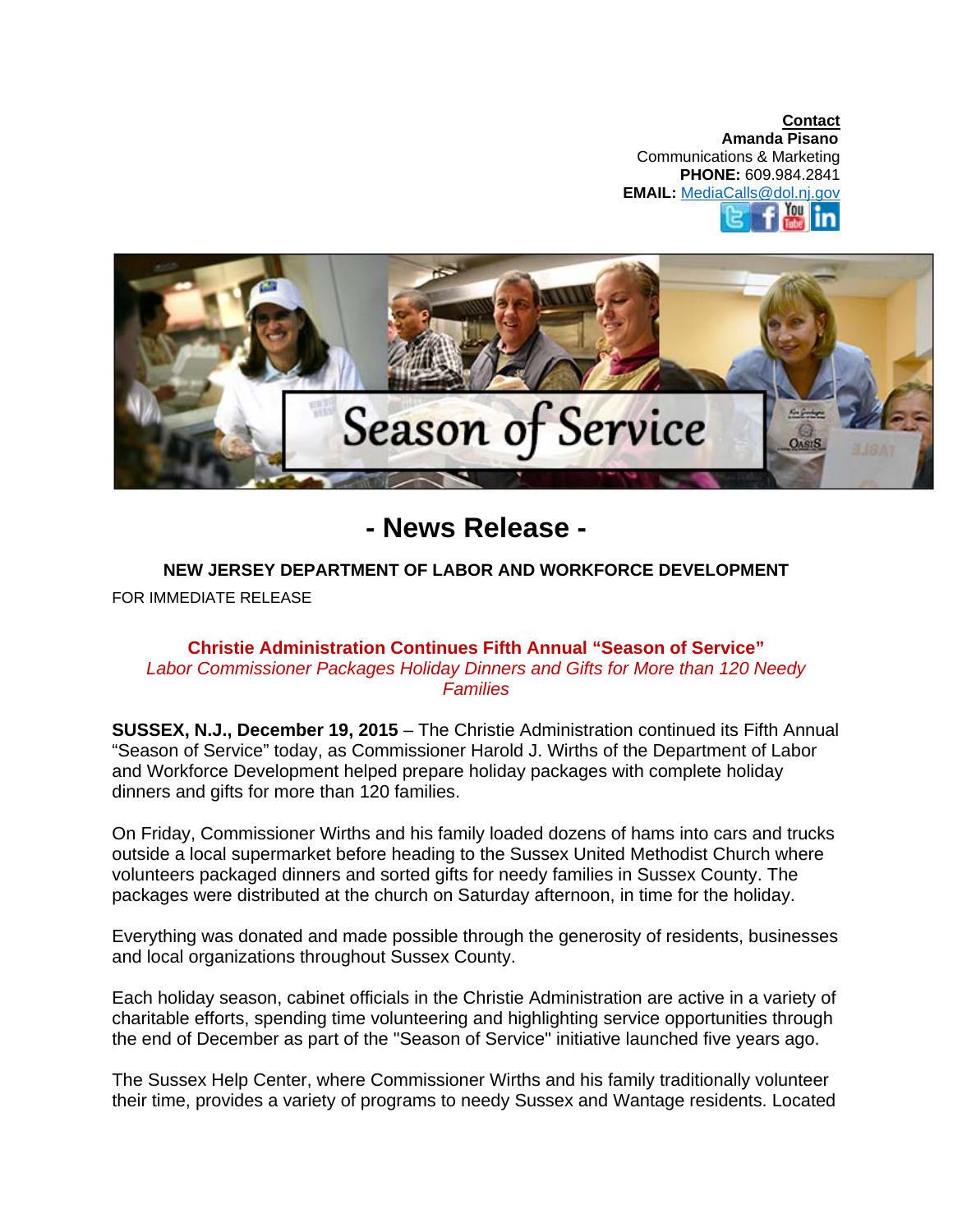in a storefront on Main Street in Sussex Borough, the center is funded through private donations from individuals, businesses and churches. The charity receives no federal, state or government assistance.

The center accepts non-perishable food donations, including canned vegetables, canned meals and fruit, gelatin, pudding, soup, sandwich spread, peanut butter, jelly, tuna fish, mayonnaise, canned meat, macaroni, spaghetti, sauce, rice, tea bags, powdered milk, and sugar-free food for diabetics. To find out more information about donating to the Sussex Help Center or if you know a family in need, please call (973) 702-1922.



Commissioner Harold J. Wirths of the New Jersey Department of Labor and Workforce Development carries donated gifts into Sussex United Methodist Church. Packages with complete holiday dinners and gifts were distributed to more than 120 needy families Saturday afternoon.